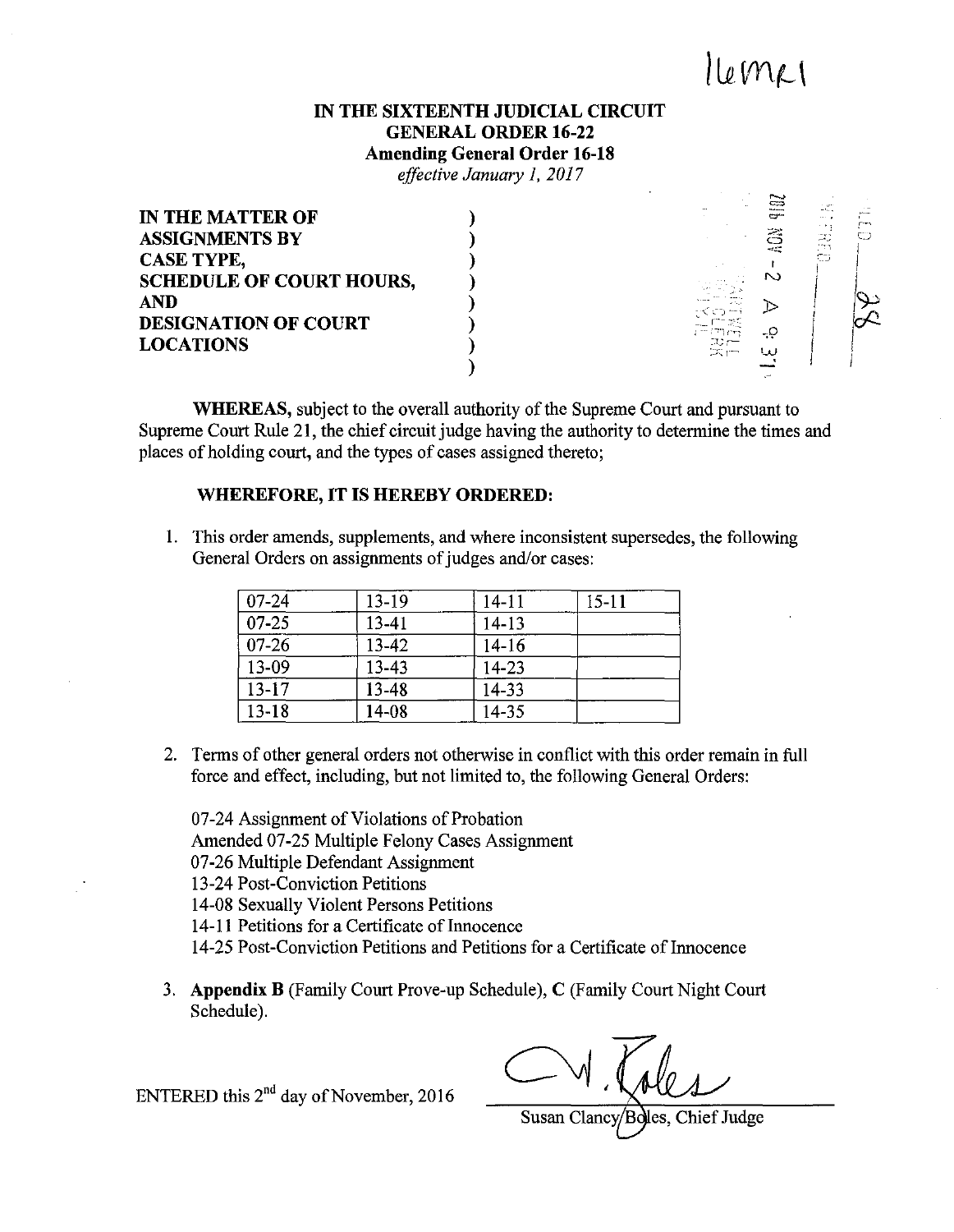### FAMILY DIVISION PROVE-UP SCHEDULE

| <b>COURTROOM</b> | <b>DAY</b> | TIME (NO. CASES)       |
|------------------|------------|------------------------|
|                  |            |                        |
| <b>CR201</b>     | Monday     | 1:00 pm $(2)$          |
|                  |            |                        |
| <b>CR201</b>     | Wednesday  | $11:00$ am $(6)$       |
|                  |            |                        |
| <b>CR111</b>     | Tuesday    | $1:00 \text{ pm } (2)$ |
|                  |            |                        |
| <b>CR111</b>     | Thursday   | $11:00$ am $(6)$       |
|                  |            |                        |
| <b>CR113</b>     | Wednesday  | $1:00 \text{ pm } (2)$ |
|                  |            |                        |
| <b>CR113</b>     | Tuesday    | $11:00$ am $(6)$       |
|                  |            |                        |
| <b>CR211</b>     | Thursday   | $1:00 \text{ pm } (2)$ |
|                  |            |                        |
| <b>CR211</b>     | Monday     | $11:00$ am $(6)$       |

 $\bar{z}$ 

÷,

 $\bar{z}$